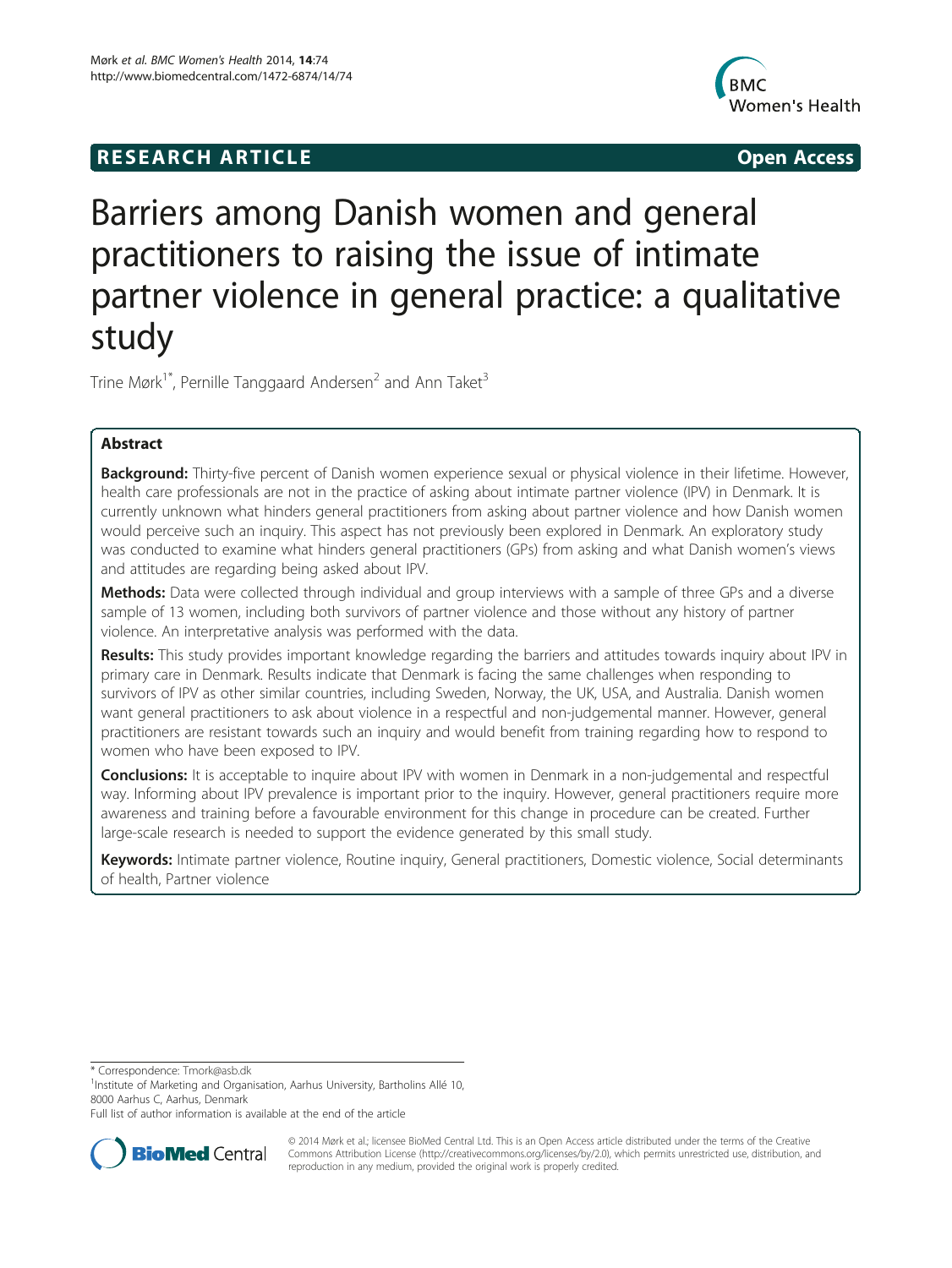## Background

Every day the human rights of hundreds of thousands of women are violated all over the world. In many cases they are violated because of women's unequal status in society [[1\]](#page-8-0). Domestic violence is accepted across many layers of society and occurs among all socio-economic groups in all countries [\[2\]](#page-8-0). From a lifetime perspective, more than 30% of all women will experience violence and/or sexual violence [\[2,3](#page-8-0)]. The implications for women who experience intimate partner violence (IPV) are grave as it can lead to serious injury, disability, or death. Indirectly, IPV can lead to a number of health problems, such as a loss of personal autonomy, fertility challenges, substance abuse, depression, anxiety, and sleep and eating disorders [[1-5\]](#page-8-0). It is estimated that IPV costs the Danish society a minimum of 280 million Danish Kroner per year [[6\]](#page-8-0); however, this is likely to be grossly underestimated.

There are no relevant data from research or other investigations regarding inquiries about IPV in General Practice settings in Denmark. Thus, General Practitioners' (GP) attitudes towards IPV and performing routine inquiries about it are still unknown. In general, the Danish healthcare system lacks information regarding IPV. Literature from other countries suggests that women want to be asked about violence in a safe, confidential, caring, and non-judgemental environment [[7-9\]](#page-8-0). When professionals fail to address obvious signs of violence and the underlying causes of injuries, women do not feel that they are being respected. They feel unimportant, isolated, discouraged in their efforts to leave the relationship, and even more alienated from the rest of society [\[10\]](#page-8-0). Literature from other countries suggest that health professionals' barriers towards routine inquiry are primarily, but not exclusively, about the lack of knowledge about prevalence within different groups of women, lack of experience in addressing IPV and lack of knowledge about specialised services that are available [\[11,12](#page-8-0)]. It is estimated that 28,000 Danish women each year experience IPV [[6\]](#page-8-0). Of these 28,000 women, just 7% seek assistance at a shelter for abused women and their children [\[6](#page-8-0)]. These refuges offer a place to live for short or long periods and where women can receive help. The remaining 93% handle these situations by themselves or receive some assistance from different hotlines provided by NGOs such as the Mothers' Help (Mødrehjælpen), which provides counselling, psychology sessions, and financial assistance [\[13\]](#page-8-0). Most women exposed to IPV never contact a refuge despite this being the only comprehensive service currently provided by the Danish welfare state.

Within the Danish system, general and private practices provide free medical assistance from a general practitioner. The general practitioners occupy a central position in the health service as they are the patients' primary contact. General practitioners must ensure that

patients are provided with proper treatment and referred to appropriate hospitals and specialists. There are approximately 4,100 general practitioners in Denmark who participate in the collective agreement with the public healthcare scheme. Each general practitioner has approximately 1,300 patients [\[14\]](#page-8-0).

Survivors of IPV identify medical doctors as the healthcare professionals from whom they would most likely seek help [\[15\]](#page-8-0). Although it has not been considered in Denmark, routine inquiry and/or screening for IPV have been discussed and investigated for years in many neighbouring countries, such as Sweden, Norway, and the UK. Recent research from the UK shows promising results regarding a training and support programme that focuses on GPs and administrative staff. The results indicate an increase in referrals and disclosures [\[15\]](#page-8-0).

The weave project from Australia was designed to evaluate whether a multi-faceted intervention in General Practice would increase women's well-being, safety, and mental health. The intervention consisted of a screening with feedback, training for health providers, a brief counselling intervention for women who had experience of IPV, and minimum organisational change [[16](#page-8-0)]. An evaluation of this intervention provided some promising results [[17](#page-8-0)].

The current paper presents the results of an exploratory investigation in Denmark. The views of three different respondent groups were examined, as follows: general practitioners, survivors of IPV, and women who did not report any experiences with IPV. These groups can be expected to have different levels of acceptance and attitudes towards introducing inquiry about intimate partner violence in the General Practice setting. The research question for this study was the following: What attitudes and barriers exist among General Practitioners, survivors of partner violence, and women with no history of violence towards routine inquiry<sup>a</sup> in General Practice?

#### Methods

#### Study design

This was an exploratory qualitative study using individual and group interviews with GPs, survivors of IPV, and women with no history of violence. These respondent groups were selected given that they represent three different groups that would be directly affected by any procedural change regarding an inquiry about IPV in General Practice. In general, this study is based on an interpretative scientific approach. Elements from grounded theory [\[18\]](#page-8-0) were used to analyse the qualitative data that were generated. This is discussed in detail in the section regarding analysis and coding.

#### Ethical considerations

The field of IPV research raises important ethical and methodological safety issues and confidentiality issues.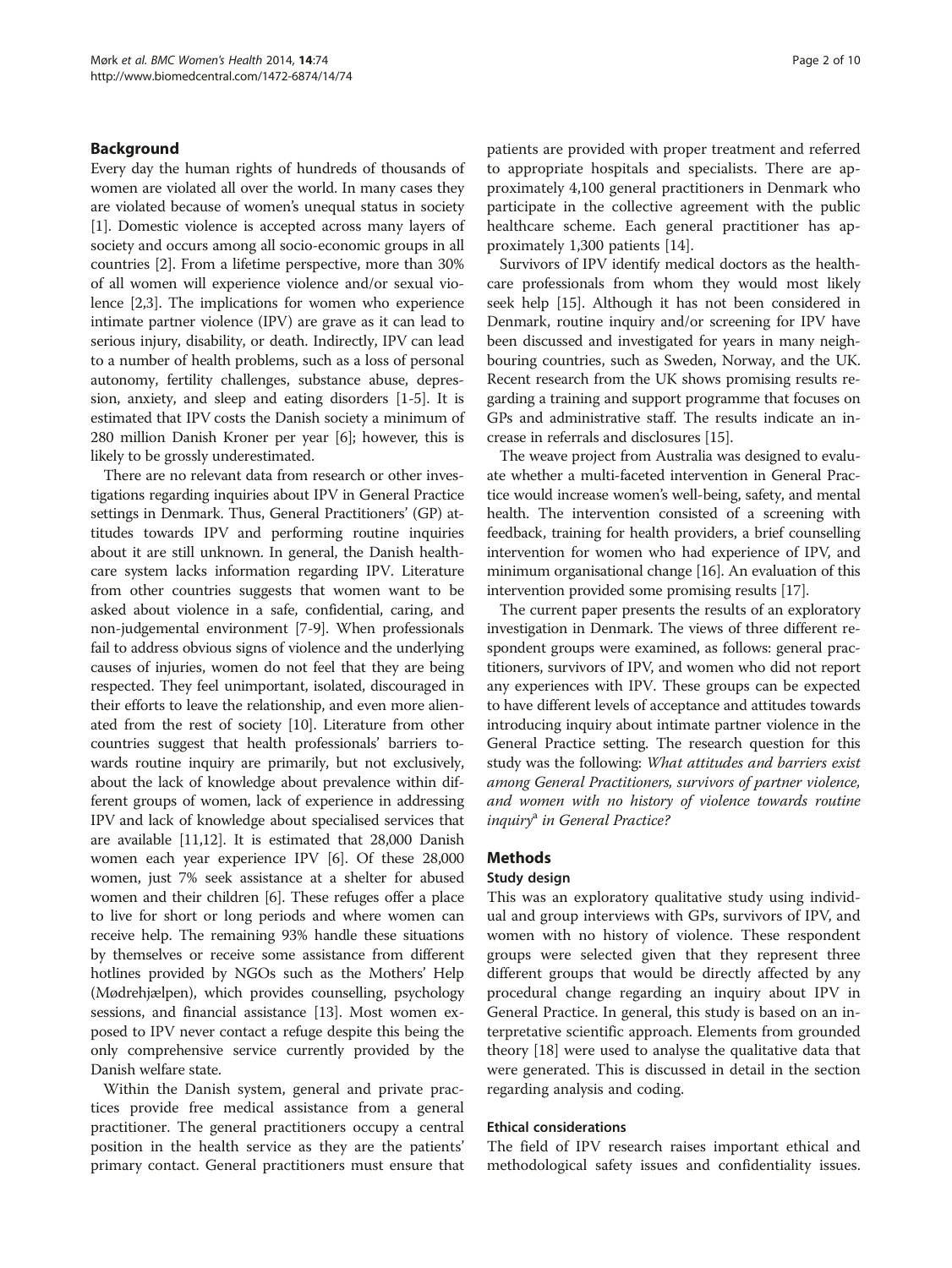The interviewer's training and skills are important. In this study, the guidelines for research on domestic violence against women, as outlined by the Department of Gender and Woman's Health at WHO, were followed to insure that no respondents or researchers were at risk [[19\]](#page-8-0). In Denmark, approval is not necessary from an ethics committee when human tissue is not involved in the study. Regardless, the current research was conducted following standard research ethics guidelines [[19\]](#page-8-0) and all participants provided oral informed consent. Data were collected in April and May of 2012.

## Description of recruitment of interviewees

The three respondent groups were recruited using different forms of convenience sampling. This was necessary given the timescale available for the current research, which was conducted to fulfil the requirements of a Master's degree.

It was not possible to mail research invitations to all of the GPs in practice in the lead author's local area (East Jutland); therefore, GPs were recruited using the snowball method. Email invitations were sent to two GPs in the researcher's network with a request that they send the invitations to their colleagues. It is not possible to know the total number of GPs who received that email. All GPs in practice were eligible and all who responded were interviewed. GPs were offered an individual interview at a time and date of their choosing.

Recruitment for survivors of IPV was through two Danish refuges in East Jutland. The directors of the refuges posted a flyer inviting survivors of IPV to a group interview at the refuge. Eligible participants were all women at the refuge who spoke Danish. No pressure to attend the interviews was placed on the women living at the refuges.

A convenience sample of women with no history of violence was recruited through Facebook. Eligible women were over the age of 18 years, able to speak Danish, had no history of violence or sexual assault, and were able to attend the single group interview that was offered for this group of respondents.

#### Interviews

The first author conducted all of the interviews, which were partly semi-structured and partly open. All interviews were based on a thematic interview guide. Given that there were three different respondent groups in this study, three guides were developed and used. The guides were inspired by a Swedish research project from 2002 called, "Tack for att ni frågar" ("Thanks for asking"), which was initiated by the Swedish National Board of Social Services [[20\]](#page-9-0). This project was similar to the current study with regard to their subjects and methods, and similar to the questions in the Partner Violence

Screen [[21\]](#page-9-0). Effort was made to operationalize the research question into the interview questions. As the interview questions in this current study were used to approach the research question from several different angles, the information and perspectives that were obtained regarding the subject were very rich. The questions were presented in a concise manner with an emphasis on questions that encouraged participants to reflect and, in group interviews, to discuss amongst themselves. Examples of areas covered in the three interview guides are shown in Table [1](#page-3-0). To avoid participants feeling that there were right or wrong answers, emphasis was placed on questions starting with "How" and "What" and explorative questions. These kinds of questions encourage participants to provide spontaneous descriptions of the phenomenon that is being investigated.

Interviews were conducted based on Kvale's procedures [[22\]](#page-9-0). During the group interviews, an observer was present to monitor the processing and body language of the participants. The length of the interviews varied from 25 minutes to 1 hour and 50 minutes, with the GP interview being the ones lasting approximately 30 minutes. All interviews were recorded digitally (with the interviewees' permission) and transcribed verbatim by the interviewer (i.e., the first author).

#### Coding and analysis

The interviewer (i.e., the first author) coded the interviews in multiple rounds. The first stage of the analysis applied open coding [\[23](#page-9-0)], and the results of this coding were discussed with the second author. Following this, the first author designed a coding scheme, and then the second author revised this scheme and suggested new concepts. After the application of this coding scheme, analytic themes were generated and selective coding was used to explore these themes in more detail. Parent categories were derived to capture the themes that dominated participants' responses to the questions. Throughout this stage, coding schemes and analytical themes were discussed and revised accordingly by the first two authors. After identifying the parent categories, translation from Danish to English occurred. Then, the third author provided comments and suggestions for refinements to the parent categories. These categories were explored in the final stage of the analysis.

# Results

Recruitment yielded 3 GPs, 8 women who were survivors of IPV, and 5 women with no history of IPV. Table [2](#page-3-0) presents a summary of the characteristics for the three groups of research participants. The three GPs who were interviewed had their practices in different settings, with one in an urban setting and two in smaller towns. Each of the GPs had a patient group that included a variety of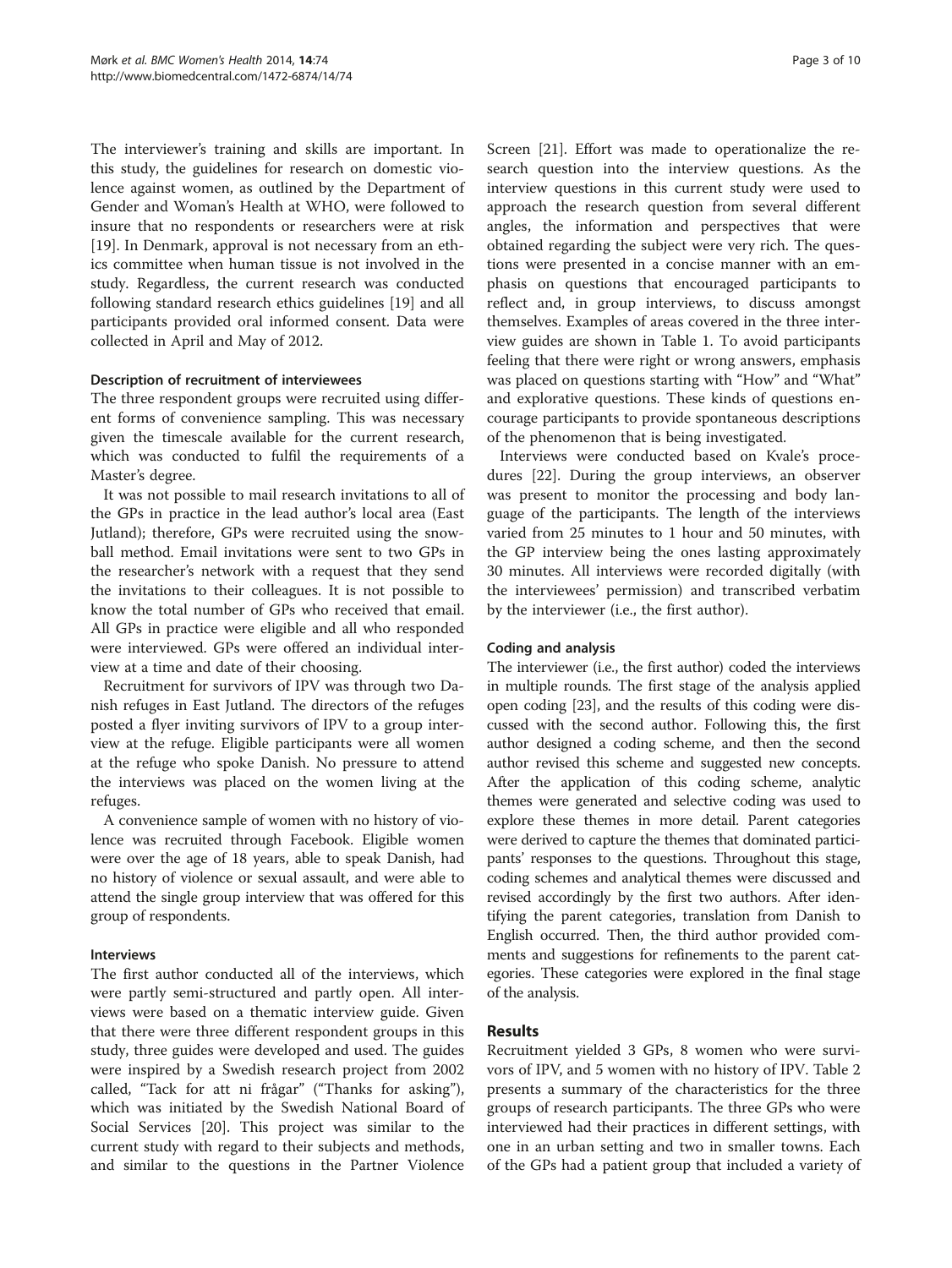<span id="page-3-0"></span>

|  |  |  | Table 1 Examples of areas covered in the interview guide |  |  |  |
|--|--|--|----------------------------------------------------------|--|--|--|
|--|--|--|----------------------------------------------------------|--|--|--|

| Category of respondent                     | Areas covered                                                                                                                 |
|--------------------------------------------|-------------------------------------------------------------------------------------------------------------------------------|
| <b>GPs</b>                                 | Do you believe IPV is a problem in Denmark? Why/why not?                                                                      |
|                                            | What is your attitude towards routinely asking about domestic violence?                                                       |
|                                            | When do you ask your patients if they have been exposed to IPV?                                                               |
|                                            | What would encourage you to ask more women about IPV?                                                                         |
| Survivors of IPV                           | How would you react if your GP asked you questions regarding IPV?                                                             |
|                                            | Can you think of any drawbacks to being asked about IPV by your GP? If so, what are they?                                     |
|                                            | What response would you want from health professionals regarding the violence that you and your children<br>have experienced? |
|                                            | How do you think we can help women around the country get out of violent relationships?                                       |
| Women who have not experienced<br>violence | Do you think it should be the GP's job to ask all women about their relationships with their husbands or<br>boyfriends?       |
|                                            | How would you react if your GP asked you about IPV?                                                                           |
|                                            | Can you think of any drawbacks to being asked about IPV by your GP? If so, what are they?                                     |
|                                            | How do you think we can help women get out of violent relationships?                                                          |

income levels. One woman who was a survivor of IPV was not recruited at a refuge; rather, she contacted the researcher in response to an invitation posted on Facebook to recruit women with no history of IPV. Given that the group interviews at the refuges had already been conducted, this woman was offered an individual interview, which was an opportunistic form of recruitment.

Analyses revealed that the three different groups of respondents had similar concerns, with some variation according to their group's particular perspective. The GPs considered time and cost/benefit issues and discussed the awkwardness of confronting a woman with such a personal question. The survivors of IPV demonstrated great confidence in their GPs while simultaneously worrying about breaches in confidentiality. The women with no experience of violence demanded more knowledge on the

subject and thought that questions regarding violence should be put into context in a consultation. The next sections present the attitudes, perspectives, and opinions expressed by each respondent group regarding the barriers to implementing routine inquiries. In the following, all of the names are pseudonyms.

#### GPs - views and perspectives

The main issue for the GPs was the awkwardness of discussing IPV with women. Although they did not overly emphasise the time issue, it was of some significance as most GPs have between 5 to 15 minutes per patient to cover the issues that need to be addressed during the consultation. When GPs considered the time issue, they were more concerned that IPV screening/routine inquiry would be too large a burden on the consultation and

Table 2 Characteristics of the research participants by respondent group

| Group              | Survivors of intimate partner violence<br>$(n = 8)$ | Women who have not experienced violence<br>$(n = 5)$ | <b>General practitioners</b><br>$(n = 3)$ |
|--------------------|-----------------------------------------------------|------------------------------------------------------|-------------------------------------------|
| Age group          | $18-25:3$                                           | $18-25:1$                                            | $18 - 25:0$                               |
|                    | 26-50:4                                             | 26-50:4                                              | $26 - 50:2$                               |
|                    | $51 - 74:1$                                         | $51 - 74:0$                                          | $51 - 74:1$                               |
| Mean age           | 36                                                  | 36.6                                                 | 50.6                                      |
| Number of children | None: 3                                             | None: 3                                              | No data                                   |
|                    | One: 2                                              | One: 0                                               |                                           |
|                    | Two: 3                                              | Two: 2                                               |                                           |
| Employment status  | Employed 1                                          | Employed 4                                           | Employed 3                                |
|                    | Unemployed 6                                        | Unemployed 1                                         |                                           |
|                    | Retired 1                                           |                                                      |                                           |
| Ethnicity          | Danish 3                                            | Danish 5                                             | Danish 3                                  |
|                    | Other Scandinavian 1                                |                                                      |                                           |
|                    | Other ethnicity 4                                   |                                                      |                                           |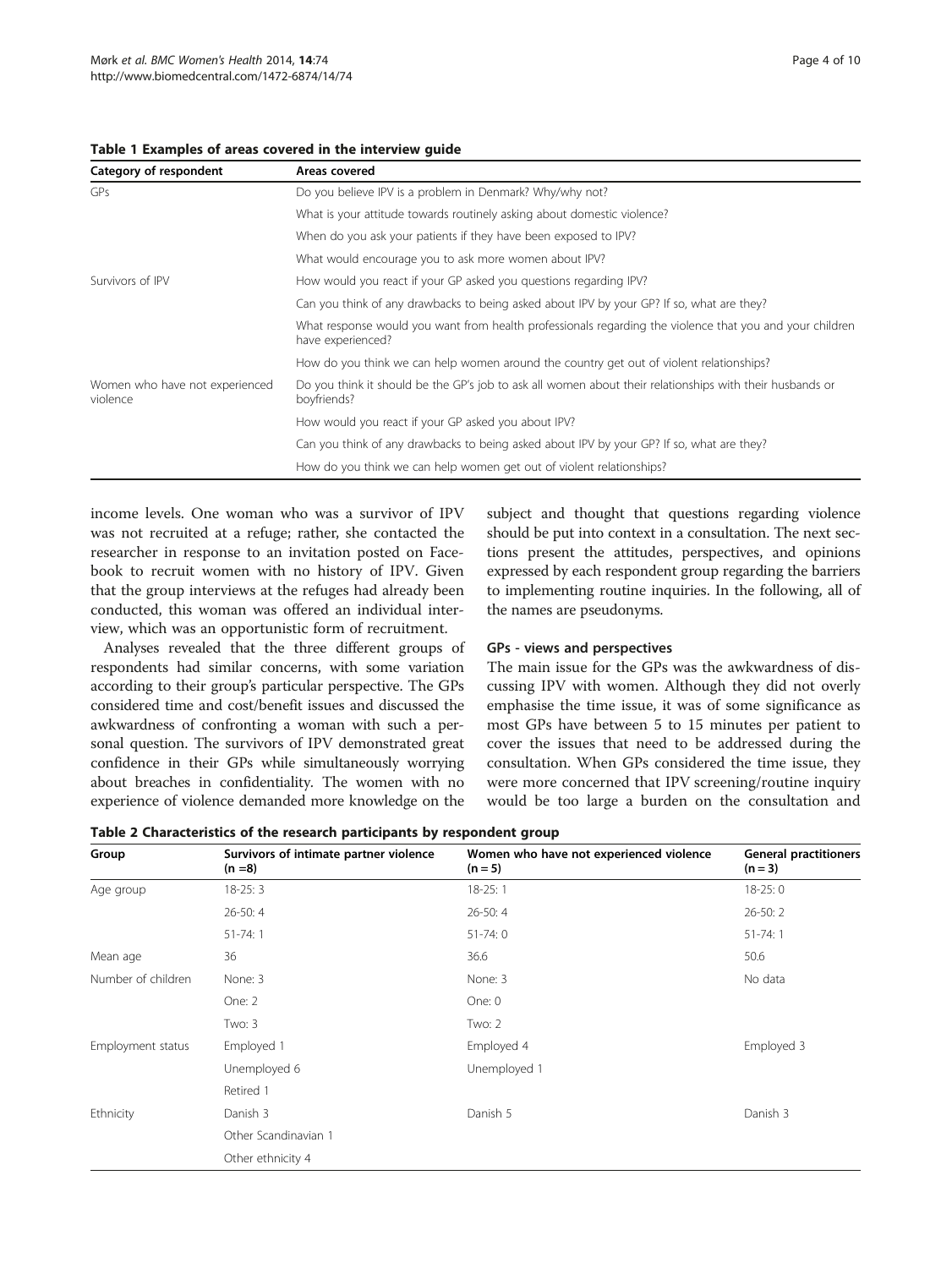that this screening was not related to their competencies. None of the GPs who were interviewed had much experience with IPV. Additionally, in their opinion, IPV did not occur much in their practices:

"I think you should find the right formulations. You should have learned about it so it seems natural if you are to ask about it routinely. Because, in the majority of the consultations that we have here with women, it will not be relevant … I have always been fortunate enough to work in places where that kind of problem did not occur" (GP, 6 years in private practice).

Cost and benefit issues were raised both for and against screening. The GPs interviewed shared the view that the economic costs were too high compared to how many women they believed were affected by IPV. Some perceived a flexible form of routine inquiry as an extra pressure given that it relies more on their interpersonal skills. This sample of GPs thus did not deem it reasonable to introduce routine inquiry in private practice. They insisted that they should not ask every woman during consultations. The GPs had a high degree of confidence in their own abilities to detect abused women.

When the GPs were interviewed about IPV, all of them stated that they considered this to be a serious issue. All responded that they ask about bruises that do not match individuals' explanations, just not in a direct manner. During this type of situation, age and experience played a role, as all of the GPs mentioned that asking became less difficult with age and experience. However, age and experience did not influence the GPs' perceptions of their ability to detect IPV, as they all reported that they felt very comfortable inquiring about IPV on suspicion and did not hesitate to respond that they recognised the signs of IPV. Their statements that they asked patients when they recognised signs of IPV are difficult to reconcile with the self-reported number of times they asked (see Table 3), given that 35% of Danish women are exposed to violence or sexual assaults in their lifetime. It is important to note that all of the GPs spoke almost exclusively about the physical signs of IPV.

One GP critiqued the judicial system and the response system when women disclose abuse, arguing that the response should cover the 'bigger picture' to provide more coherence. The GP criticised the judicial system for being slow with regard to divorce, separating the woman

Table 3 Approaching IPV in private practice

| GP        | Years in<br>private practice | Estimated total number of<br>inquiries about IPV |
|-----------|------------------------------|--------------------------------------------------|
| Female GP |                              | Less than 5/less than once a year                |
| Male GP 1 | 15                           | approx. 20/approx. 1.3 times a year              |
| Male GP 2 | 28                           | approx. 100 /approx. 3.6 times a year            |

from her perpetrator, and providing her with financial freedom.

#### Survivors of IPV – views and perspectives

A number of the survivors of IPV initially stated that they did not want their GPs to ask them about IPV unless they came to the clinic with bruises caused by IPV or looked sad.

"In some ways, I would find it offensive if a GP asked me about that. Of course, if a patient comes to the clinic and starts crying, then he can ask. But if I came with bruises and I had not been exposed to IPV and he kept asking, then I guess I would shut off and say, "What do you mean by that?" But, on the other hand, if a woman came in with internal bleeding due to being punched, then I think he should 100% ask and interfere because that's not something you can get in some other way, in my opinion at least" (Aisha, no children).

This statement indicates that the GPs should guess when a bruise, bleed or mental condition is due to IPV occurring at home. In general, the survivors of IPV trusted that their GP could see what was going on, as the women expected the doctors to know whether they were sad or struggling at home with serious issues.

During the course of the interviews, this attitude became less dominant and the respondents focused more on accepting the inquiry provided it was not presented in an impersonal manner: "I don't just want to be an X on a piece of paper". Thus, the GPs' empathy, knowledge, and willingness to address the issue were important factors during consultations regarding violence. In addition, the coherence of the response system, (responses from police, the judicial system, the help provided by the refuges, and the support from the municipality and social workers), was regarded as insufficient and full of gaps by all of the participants. The participants mention poor communication between police and refuge and GP and refuge, poor security at the refuges, where the women are urged to take care of their daily life as normal, paying bills and such, risking bumping into their perpetrator.

During the interviews, all of the women with experience of IPV agreed that they would not mind questions about IPV if the GPs asked in an empathic, sensitive, and nonjudgemental manner. Most of the women who had IPV experience (6 of 8) were very firm in their responses to whether the GPs should ask about IPV. They wanted to be asked because they wanted help and they did not feel that they were able to ask for help themselves:

"I want him to ask me how I am doing, because you can't say it yourself without him asking about how things are going at home. Because you don't know how to say it at all. I would have told him if he had asked. It would have saved me from 12 years" (Amina, no children).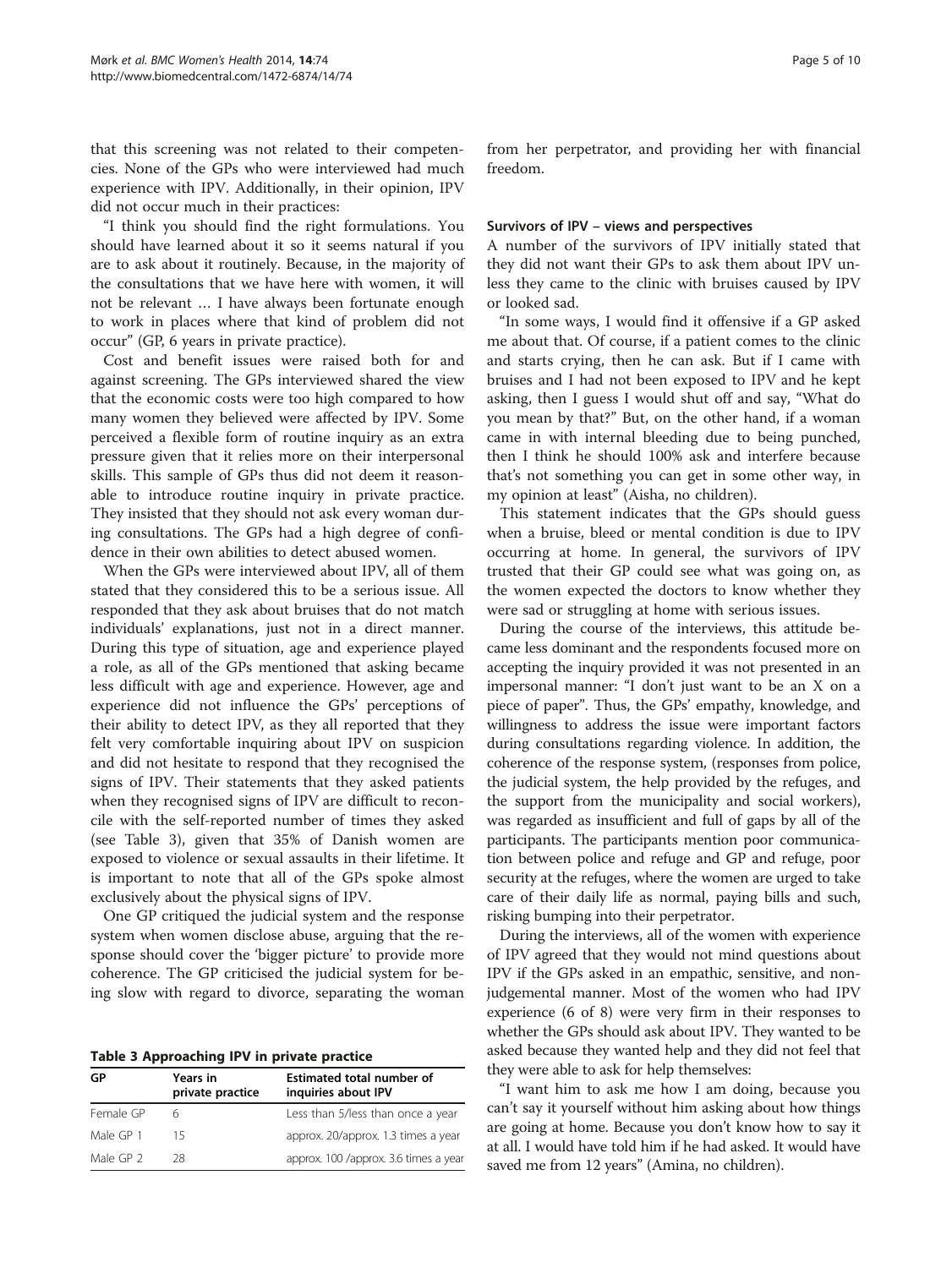This quote suggests that when no one listens or asks about the violence occurring in women's lives, the women need to "pull it together" day after day. Therefore, they are most likely discouraged from leaving the relationships when no one addresses the issue of violence.

"Certainly the GP should ask. It depends a little on the context… If my GP had asked me directly, I would have gotten help earlier from Mothers' Help and maybe it would not have escalated so much… The longer you are dragged through this, being exposed to violence… It's such an extreme experience that, from health and societal perspectives, the sooner that people receive help, the better" (Charlotte, one child).

This quote suggests that GPs should act on their suspicions; however, it can be difficult for GPs to act when they experience immense time pressures. The abused women often stated that GPs provide patients with the impression that they are very busy. The women felt that this created an unsupportive environment where patients were not likely to confide in their GPs. They also stated that a generic form of questioning was not acceptable, as most of the women emphasised a personal approach. Thus, abused women preferred a more flexible routine inquiry to a formalised screening procedure. Routine inquiry provides the GPs with the opportunity to customise the questions to specific situations. The survivors of IPV emphasised the importance of medical doctors being trained in the aetiology of violence, its prevalence, and inquiry techniques.

There were a number of contradictions evident in the views of the survivors of IPV. On one hand, they believed in the GPs' ability to perceive the abuse that they were hiding. On the other hand, they discussed how dangerous it could be if the GPs did not fully understand the implications of harmful advice and breaches of confidentiality for women living in violent relationships.

"The GPs should be careful about how they counsel their patients, for instance, the idea of just leaving him, that's not so easy. If it was easy, you would have done it a long time ago" (Aisha, no children).

Although they knew that GPs were bound by confidentiality, the women were concerned about the confidentiality issue.

"My big brother got some information from my GP. It is about honour. It can be very dangerous to discuss this in some cultures. So, the doctor thinks, well, it is her own brother, he will probably help her. I have experienced that once and that's a drawback" (Amina, no children).

Although confidentiality issues were discussed, the abused women thought that General Practice was the right forum. Based on the women's concerns, providing further education and a proper referral system may eliminate a number of issues, allowing routine inquiry to be a positive experience.

# Women with no experience of violence – views and perspectives

When discussing routine inquiry with the women with no experience of violence, these women believed that the GPs recognised the signs of abuse and asked the patients about it. The majority of the women who participated in this study (4 of 5) stated that it was acceptable to ask questions about violence during clinical visits when presented in a non-judgemental and empathic way. Their statements reflected that knowledge about the subject was important. The greater their knowledge on the subject, the more the women accepted routine inquiry.

"It gives me an impression of the doctor as being more holistic, if you ask about that kind of thing, like the doctor is more sensitive. I think it could have a positive effect, given that it's a topic to be addressed with your own GP, because in time these kinds of things will become less taboo. Because it's something that you are asked about by your GP, ergo it's something we talk about. In Denmark, we also talk about if we are exposed to violence" (Rikke, no children).

All of the women who had not been exposed to violence emphasised the importance of providing information in some kind of form prior to any questioning so that the context was natural. During the group interview, there was significant discussion about how to ask about abuse appropriately and in what context it should be asked about. The women agreed that inquiry was a good idea if the context was appropriate and the GP was empathic.

One woman was reluctant to accept being asked routinely about violence. This suggests that there are women who may feel caught off guard and insulted if they are not appropriately informed about IPV prior to an inquiry. Although only a small percentage of women opposed being questioned about IPV, it is important to consider their objections in any future interventions.

# **Discussion**

The results regarding the acceptability of GPs inquiring about IPV in an empathic, sensitive, and non-judgemental manner are comparable to those from many investigations conducted in other countries (for example [\[7](#page-8-0)[,24-27](#page-9-0)]) and indicate that response systems to IPV used in other countries e.g. the UK, Australia, USA, and Sweden could be transferred into the Danish context . The importance of understanding the prevalence of IPV in Denmark is necessary as well as a positive and trusting relationship between women and their GPs.

# GPs – practices and professionalism

The medical doctors that participated in this study lack training in communication and, in general, lack knowledge about domestic violence. Although there has been a change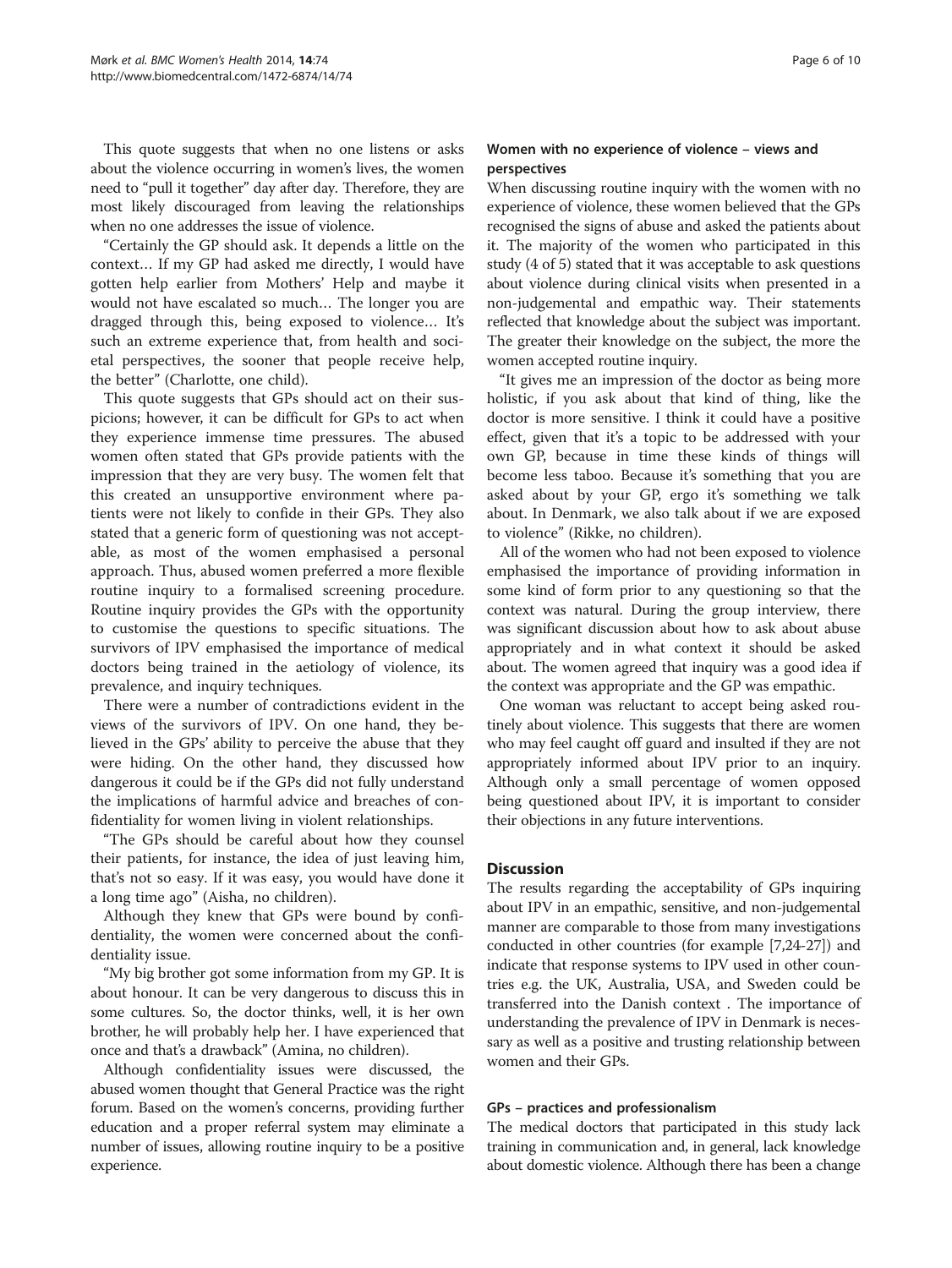in culture from the traditional authoritarian treatment provider to the more patient-centred and dialogue-oriented approach in Denmark [\[28\]](#page-9-0), there will always be a power imbalance between GPs and patients. This power imbalance means that sensitive topics can be difficult to address during consultations.

## A gap between prevalence and inquiry

The GPs in the study reported that they inquired about abuse when they had a good reason. However, the selfreported number of inquiries did not correspond with the number of women affected by violence [[29\]](#page-9-0). One issue with IPV is that even after being shown IPV statistics at the beginning of the interview, the GPs' interviews revealed that they reflect society's view on the prevalence and socio-economic factors that influence IPV. They thus stated that routine inquiry about IPV was unnecessary and an expensive extra burden for them with little relevance for private practice.

## Awkwardness of inquiry

The GPs in the study were preoccupied with the violation of their patients' privacy. Time and economic issues were mentioned as important challenges within the practice, although the emphasis was primarily placed on the awkwardness of the inquiry. These challenges are important factors to include when designing an intervention and to consider when determining the consequences of a possible disclosure, as in: Is there an appropriate response system in place? Feder et al. [\[15\]](#page-8-0) showed that training health care professionals more than doubled the amount of disclosures in private practice. Inquiries by trained health professionals can help the survivors of IPV to move on with their lives and may do more good than harm [\[15](#page-8-0)]. However, in the public sphere, there seems to be a very high degree of respect for privacy to the extent that medical doctors hesitate to address obvious signs of abuse. This indicates that IPV is perceived as a personal issue that should not be interfered with unless the abused women ask for help.

#### Improving the system

Currently, individual GPs decide how they prefer to approach IPV, if they do anything at all. Some materials have been produced for healthcare professionals to use [[30\]](#page-9-0), but it is up to the individual GPs to provide that information at the clinic. In general, GPs, emergency rooms, midwives, and other healthcare professionals only (but not always) address IPV when there are physical signs that cannot be explained by an accident. According to most of the women and GPs in this study (13 of 16), the referral system could be improved. The GPs only had very superficial knowledge about the possibilities for referrals. All of the GPs knew about women's refuges, yet none of them mentioned The Mothers' Help, where abused women are provided with counselling, therapy, and financial aid [\[13\]](#page-8-0).

The women in this study believed that GPs knew when and how to ask difficult questions, and they agreed that it was of great importance that they were asked about IPV in a sensitive manner. The survivors of IPV reported that they wanted more help from the police, GPs, social workers, psychologists, and refuges and that they wanted more attention directed toward the subject of IPV in general. Survivors wanted more coherence from the response system, given that they had difficulties disclosing abuse. The women had good ideas about how the response system should be designed and showed a mistaken trust in the GPs' ability to perceive their troubles through their façades.

## Sensitivity in inquiry

In a study by Boyle and Jones [\[31](#page-9-0)], 8.4% of women believed that inquiry was unacceptable, yet this relatively high percentage may be due to the phrasing of the question, as follows: "Have you ever been hit, kicked, pushed, slapped or in any other way harmed by a current partner or ex-partner within the last 12 months?" The women in the current study were asked how they would feel about being asked in that manner and they found it unacceptable, stating that it was almost like they were being hit by the words. This question was derived from the "Revised Conflict Tactics Scale", which is a validated and frequently used screening tool [[32\]](#page-9-0). A study by Morse [[27\]](#page-9-0) showed that women were concerned about advice regarding leaving the perpetrator. In Morse's study, 72% of GPs gave women the impression that they should quickly leave their partners [[27\]](#page-9-0). Often family situations and the support provided to women and children make the process of leaving their perpetrators more complex; therefore, providing advice with little to no knowledge of the aetiology of violence can be fatal for women. The GPs need to take the issue of security into account when discussing options for help with abused women. The interviews revealed that there are also external implications evident apart from private practices, such as judicial issues.

#### Security and confidentiality

Survivors of IPV wanted to have a system in which people were not afraid to discuss IPV. They asked for coherence in the response system such that GPs who inquired about IPV could provide referrals and services, including options for urgent access. Survivors were preoccupied with security and thought that the police should be able to help them more when called to their home. Thus, women in this study generally wanted to be asked questions about IPV by health professionals in a non-judgemental manner. They wanted the option for help if necessary. They stated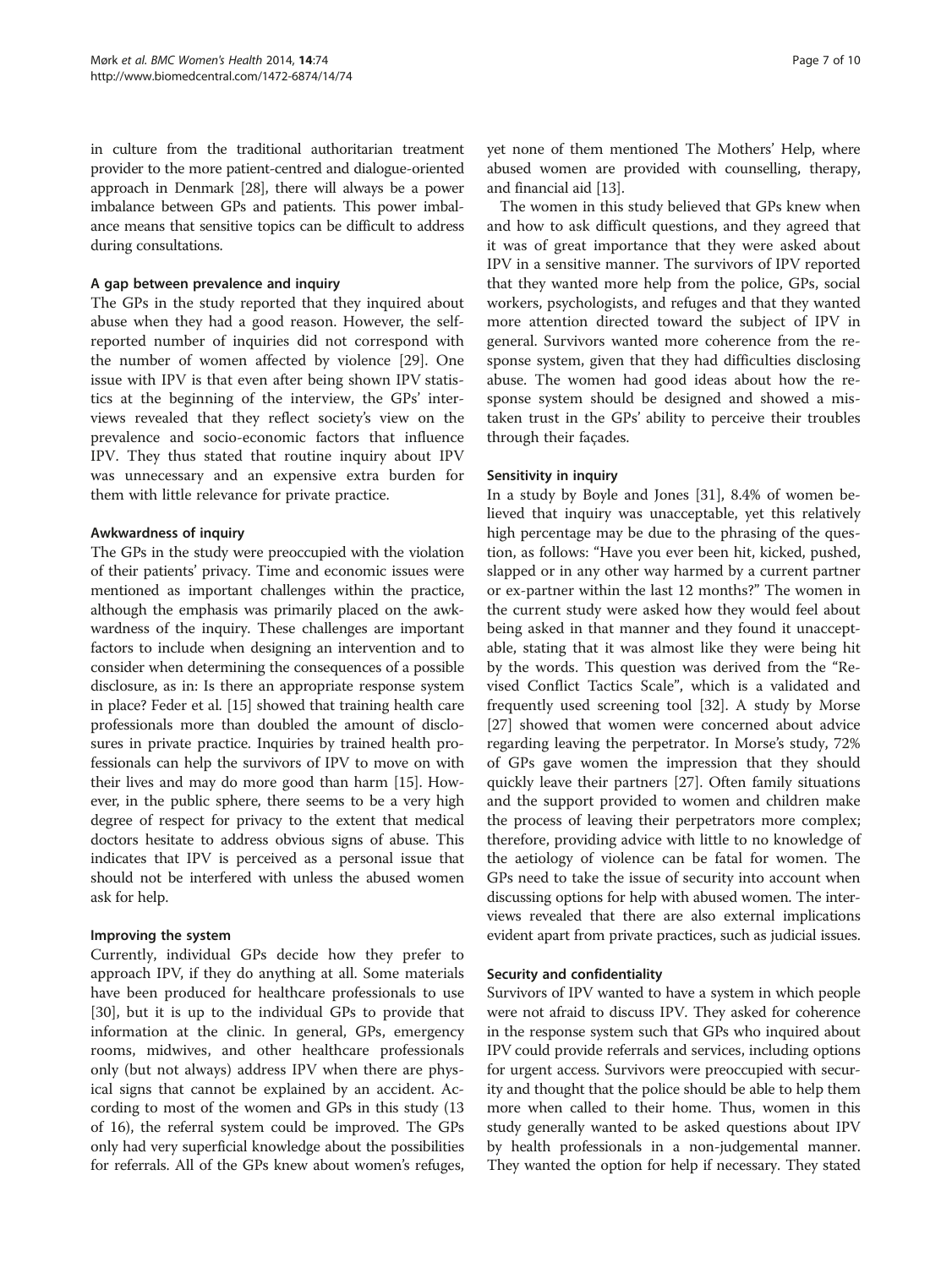that they felt insecure at the refuges and that they needed more help when interacting with the municipality due to social workers' lack of understanding with regard to their situation and sometimes the presence of harsh rhetoric.

#### Contextualising the results

There are a number of underlying factors that are relevant to understanding why the issue is approached in the manner that it currently is. In general, Danish society is constructed so that considerations for abused women and children have not been prioritised with regard to the prevalence and severe impact that IPV has on their health and personal autonomy. Privacy is a key word in this analysis: IPV is still treated in a manner that supports the reaction that it is a purely private matter when a man is abusing his partner.

There is a general lack of knowledge regarding the normalisation process, which is how abuse slowly becomes the new normal as abused individuals become increasingly dependent on their abusers. This dependence is due to the constant shift between kindness and abuse by the abusers and is a product of the gender inequality evident in Denmark and around the world. The findings in the current qualitative Danish study are consistent with research conducted in Sweden, the UK, and USA [[24-27,33,34\]](#page-9-0).

These results reveal that there is a gap between the survivors of IPV and GPs regarding the GPs' considerations for the women's feelings and the women's desire to be asked directly about abuse. There is also a gap between the seriousness of the problem and the response system that is in place (e.g., the police, the judicial system, and the refuges). Although all of the groups recognised that women living with IPV required help, the GPs and the women with no history of violence were sceptical about making any inquiries on a routine basis.

Given abused women's reluctance to disclose and the GPs erroneous confidence in their own abilities to detect abused women, very few women are provided with the help needed to leave a violent relationship or appropriate counselling. The GPs should provide expert information and treatment that are directed at the cause of the symptoms of the patient. If they overlook the underlying reasons for various illnesses, the GPs may fail to treat the patient as a whole person and fail to address the actual cause of the patient's problems.

Although Denmark is one of the more gender equal countries in the world [\[35](#page-9-0)], the lifetime prevalence for experiencing violence and/or sexual violence is equivalent to the worldwide average of 33% (Denmark: 35%) [[29\]](#page-9-0). The consequences of not detecting abused women and affected children are evident in the number of lives lost and quality of life lost, as well as in the huge economic burden that abuse places on society. Internationally, there is an increasing amount of research within General Practice that is focused on designing appropriate interventions to reduce IPV and its consequences for both women and children.

# Limitations of the current study

There are several limitations to the current study. First, all of the women were asked to discuss a hypothetical routine inquiry situation, which may reflect a greater degree of reluctance in terms of acceptance, given that studies show that women who have experienced routine inquiry are more likely to favour it [[36](#page-9-0)]. The GPs were asked to account for the number of times that they had inquired about IPV in their private practices, which could reflect recall-bias and over-reporting. The number of respondents included in this study could have been higher. The number of GPs was particularly small. Interviewing more GPs would have been preferable, however, due to time constraints, this was not possible. However, it is reassuring that, despite differences in ages and genders, the GPs' responses were very similar. Furthermore, their responses corresponded with a number of findings from studies elsewhere. Other limitations include that the respondents could have been recruited from different geographical areas in Denmark and the groups of women could have been matched to a greater degree. The small sample size means that the external validity of the current study is limited.

Despite limitations in the size of the study population and the possible lack of exhaustive responses, the analytical conclusions may indicate that the result of this study are generalizable, particularly given that the results for the attitudes and barriers in the current study were consistent with relevant literature from similar countries. Thus, this study supports conducting more exhaustive investigations regarding the issue of IPV in Denmark.

# Conclusions

The overall conclusion of the study is that there are differences in attitudes regarding IPV among GPs, survivors of IPV, and women with no history of violence. The GPs believe that they are able to recognize victims of IPV and do not believe that routine inquiry is a useful or appropriate tool for their private practice. The GPs have poor skills with regard to detecting IPV and lack knowledge of the consequences of IPV. They believe that the normal practice of seeing a patient is sufficient for detecting that a woman is being abused. Women believe that routine inquiry is acceptable when general information is provided first and the inquiry is conducted in a non-judgemental way. Emphasis is placed on confidentiality, coherence, security, and respect for the women as real people. The women preferred to be asked, as they do not know how to raise the issue themselves. In sum,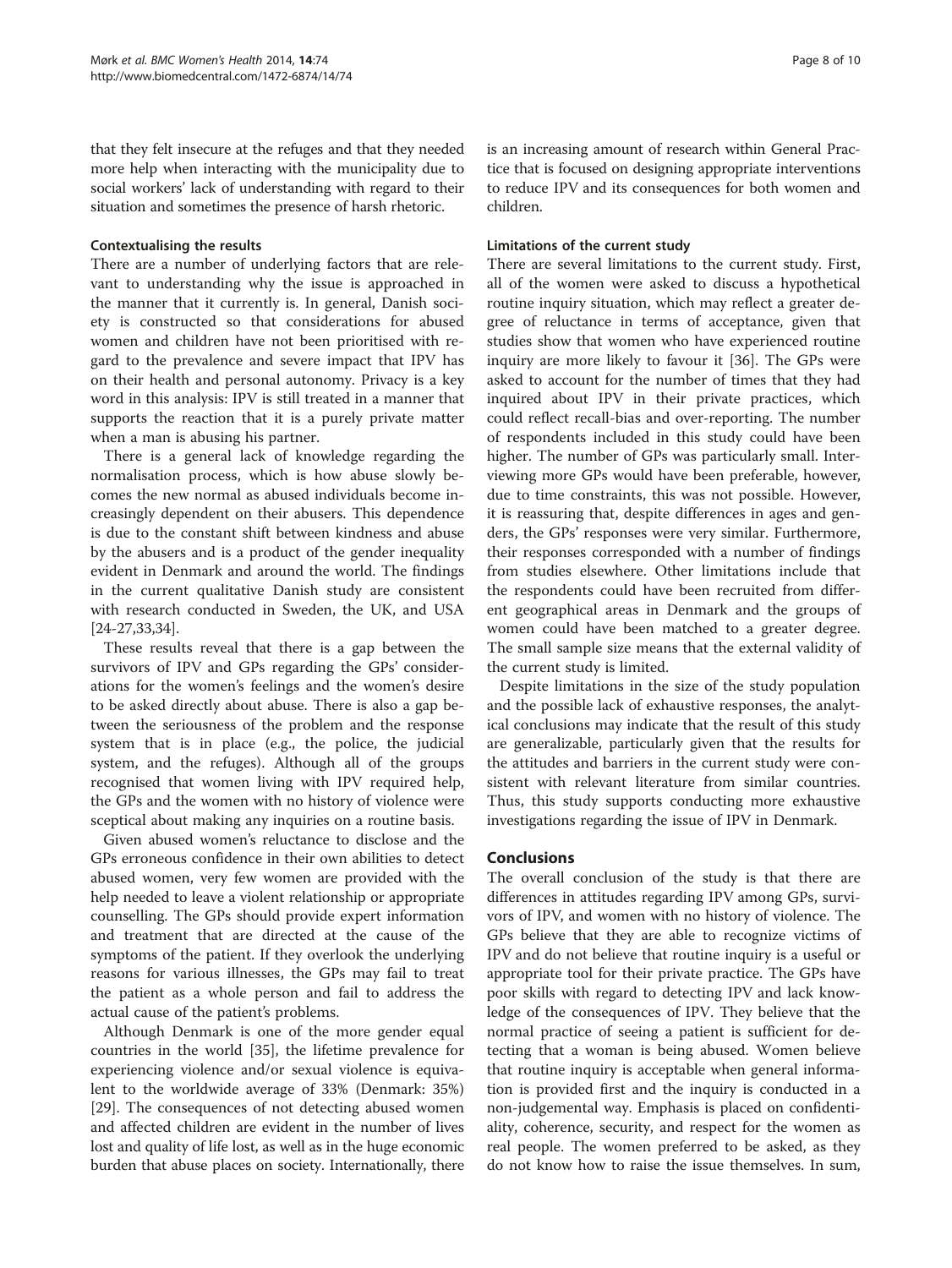<span id="page-8-0"></span>the survivors of IPV are reluctant to disclose abuse and the GPs falsely believe that they are able to detect abuse. This results in very few women receiving help to leave abusive relationships.

It is important to note that the attitudes of Danish GPs have never been investigated before; therefore, this area of research is important given the amount of information needed before real steps can be taken towards designing a comprehensive framework for the early detection of IPV. Society should not under-recognize the value of being "seen", even when women remain within abusive relationships and are subjected to further abuse. This point was emphasised by the participants in the current study.

Findings from this study indicate that Denmark does not differ from other similar countries with regard to IPV; therefore, successful interventions from the UK, Australia, USA, and Sweden could be successful in a Danish setting. Future research should investigate how a possible framework for the early detection of IPV might be implemented in Denmark with private practice as the platform for its implementation.

There appears to be a general reluctance to address the issue of IPV akin to a fear of 'opening a can of worms'. This study emphasises the importance of applying a bolder rhetoric to send the message to all stakeholders dealing with IPV that it is not a private matter, it is not accepted nor tolerated in society, and all means will be utilised to end abuse against women. One billion women will be raped or beaten in their lifetime, which is one-third of the world's female population. This is not only a woman's issue; this is a global and local public health crisis.

#### **Endnote**

Routine inquiry in this context refers to "asking all people within certain parameters about the experience of domestic violence/IPV, regardless of whether there are any signs of abuse or domestic violence/IPV is suspected" [[33\]](#page-9-0). The emphasis was on asking all women in an appropriate way and providing them with information regarding possibilities for help and basic knowledge on the subject.

#### Abbreviations

GP: General practitioner; IPV: Intimate partner violence.

#### Competing interests

The authors declare that they have no competing interests.

#### Authors' contributions

TM conducted the current study as a part of her Master's degree and produced the first draft of the paper. PTA was the main supervisor and AT was the co-supervisor for this study. All authors contributed to the writing of this paper. All authors read and approved the final manuscript.

#### Authors' information

The work described in this paper was conducted to fulfil the requirement of a Master's degree at the University of Southern Denmark.

#### Author details

<sup>1</sup>Institute of Marketing and Organisation, Aarhus University, Bartholins Allé 10 8000 Aarhus C, Aarhus, Denmark. <sup>2</sup>Unit of Health Promotion Research, University of Southern Denmark, Niels Bohrs Vej 9, 6700 Esbjerg, Denmark. <sup>3</sup>School of Health and Social Development, Deakin University, Melbourne Burwood Campus, 221 Burwood Highway, Burwood, VIC 3125, Australia.

#### Received: 5 April 2013 Accepted: 27 May 2014 Published: 3 June 2014

#### References

- 1. Krug E, Dahlberg L, Mercy J, Zwi A, Lozano R: World report on violence and health. Geneva: World Health Organization, Switzerland; 2002.
- 2. Seftaoui J (Ed): Bringing security home: combating violence against women in the OSCE region. Vienna: OSCE Secretariat, Gender section; 2009.
- 3. Balvig F, Kyvsgaard B: Vold og overgreb mod kvinder: Dansk rapport vedrørende deltagelse i International Violence against Women Survey (IVAWS). Copenhagen: University of Copenhagen and the Research Center of the Justice Department; 2006.
- 4. World Health Organization and London School of Hygiene and Tropical Medicine: Preventing intimate partner and sexual violence against women: Taking action and generating evidence. Geneva: World Health Organization; 2010.
- 5. WHO: WHO multi-country study on woman's health and domestic violence against women: summary report of initial results on prevalence, health outcomes and women's responses. Geneva: World Health Organization; 2005.
- 6. Barlach L, Stenager K: LOKK årsstatestik 2011. Odense: Socialstyrelsen; 2012.
- 7. Feder GS, Hutson M, Ramsay J, Taket AR: Women exposed to intimate partner violence: expectations and experiences when they encounter health care professionals: a meta-analysis of qualitative studies. Arch Intern Med 2006, 166:22–37.
- 8. Gielen AC, O'Campo PJ, Campbell JC, Schollenberger J, Woods AB, Jones AS, Dienemann JA, Kub J, Wynne EC: Women's opinion about domestic violence screening and mandatory reporting. Am J Prev Med 2000, 19:279–285.
- 9. Taket A, Wathen CN, MacMillan H: Should Health professionals screen all women for domestic violence? PLoS Med 2004, 1:e4
- 10. Wenzel JD, Monson CL, Johnson SM: Domestic violence: prevalence and detection in a family medicine residency clinic. J Am Osteopath Assoc 2004, 104:233–239.
- 11. Zink T, Reagan S, Goldenhar L, Pabst S, Rinto B: Intimate Partner Violence: What are Physicians'Perceptions? J Am Board Fam Med 2004, 17(5):332–340.
- 12. Gutmanis I, Beynon C, Tutty L, Wathen N, MacMillan H: Factors influencing identification of and response to intimate partner violence: a survey of physicians and nurses. BMC Public Health 2007, 7:12.
- 13. Kjøller J, Marott P, Sylvest T: Mødrehjælpen Årsberetning 2011. 27th edition. Mødrehjælpen: Copenhagen; 2012.
- 14. Ministry of Health and Prevention: Health Care in Denmark. Copenhagen: Ministry of Health and Prevention; 2008.
- 15. Feder G, Davies RA, Baird K, Dunne D, Eldridge S, Griffiths C, Gregory A, Howell A, Johnson M, Ramsay J, Rutterford C, Sharp D: Identification and Referral to Improve Safety (IRIS) of women experiencing domestic violence with a primary care training and support programme: a cluster randomised controlled trial. Lancet 2011, 378:1788–1795.
- 16. Hegarty K, O'Doherty L, Gunn J, Pierce D, Taft A: A brief counselling intervention by health professionals utilising the 'readiness to change' concept for women experiencing intimate partner abuse: the weave project. J Fam Stud 2008, 14:376–388.
- 17. Hegarty K, O'Doherty L, Taft A, Chondros P, Brown S, Valpied J, Astbury J, Taket A, Gold L, Feder G, Gunn J: Effect of screening and brief counselling for abused women on quality of life, safety, planning and mental health: A Randomised Controlled Trial (weave). Lancet 2013, 382:249–258.
- 18. Bryant A, Charmaz C: The SAGE handbook of grounded theory. Los Angeles: Sage; 2010.
- 19. Garcia-Moreno C, Watts C, Heise L: Putting woman first: ethical and safety recommendations for research on domestic violence against women. Geneva: World Health Organization; 2001.